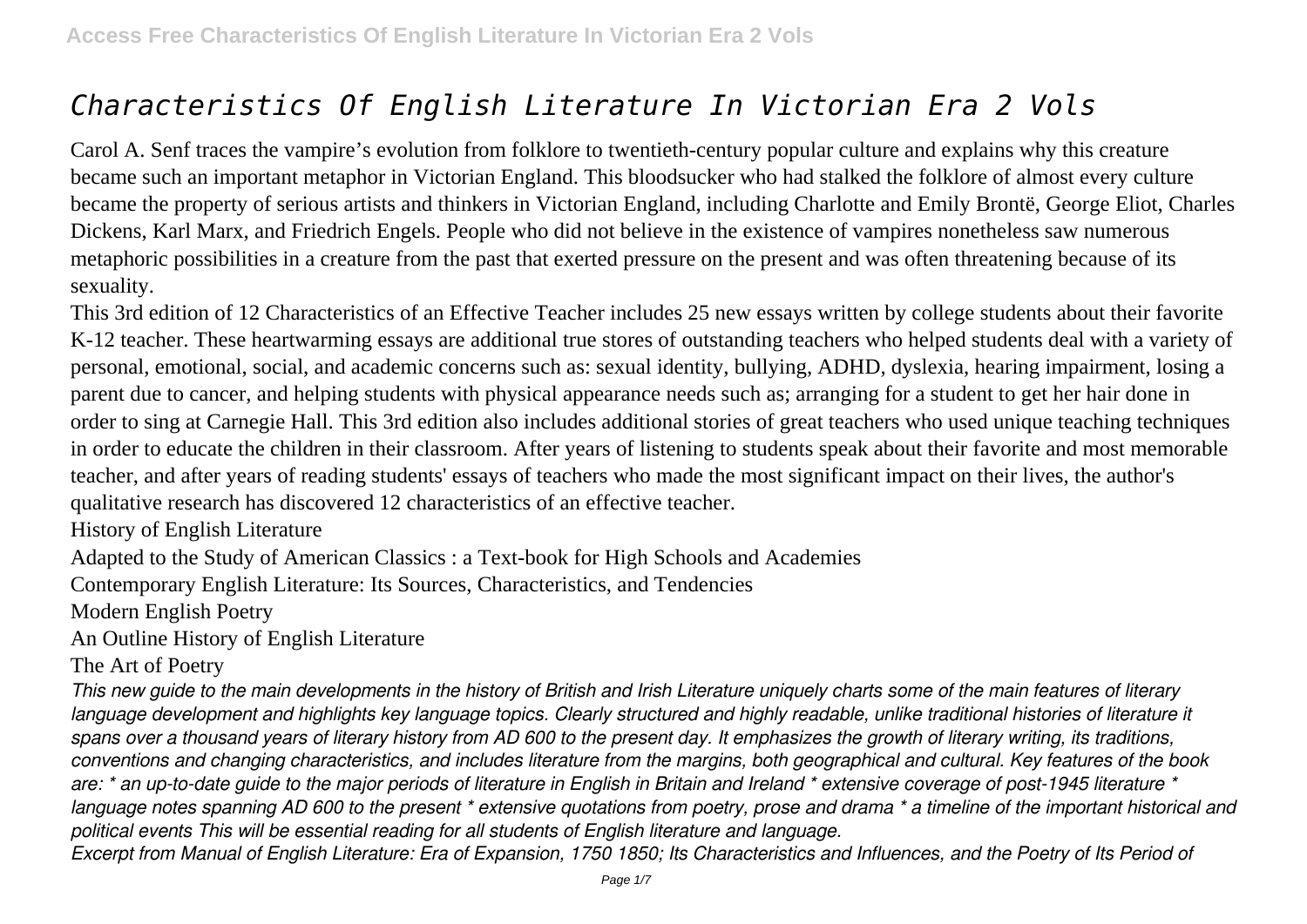*Preparation, 1750 1800; With Biographical Appendix The addition of Anglo-Saxon and Early English to the work in English for the Pass Degree by the Senate of the University of New Zealand at its 1893 session has necessitated the writing of this manual. Each of the periods of literature set for 1894 ind 1895, viz. from 1750 to 1800 and from 1800 to 1850, is so full of authors and books and so worthy of detailed study, and yet has so little upon it in any of the available textbooks, that it needs two hours lecture a week during the session. One of these hours has now, I found, to be devoted to the teaching of Old English. And I have had to spend my long vacation in attempting a manual that would supply the deficiency. After I had written the general chapters on the characteristics and influences of the two periods, I saw that the vacation would be too short for the detailed study of the literature of both. I have now found it to be too short for the completion of even the first period; and the approach of the beginning of the session has compelled me to print only the general chapters and the chapter on its poetry. The other chapters will be delivered as lectures during the session. Yet what is printed forms a natural unity. It sketches in the first three chapters the features of the great era of the rise of modem literature, and then, taking poetry, the form that has hitherto been the most essentially literary and the most sensitive to coming change, describes its development, and illustrates in detail the application of the general conclusions of the earlier chapters. Nor would a correct view of the evolution of the poetry of the period of preparation(1750 to 1800) have been gained, unless by throwing it into perspective, by seeing its relation to the period of fulfilment(1800 to 1850), for which it was a preparation. Hence not merely is the era of expansion(1750 to 1850) described as a whole, but each of the two stages or periods is described separately. The biographical tables in the appendix have been prepared by Mr. James Hight, B.A. They include the life and works of all the authors who wrote poetry during the period (1750 to 1800). About the Publisher Forgotten Books publishes hundreds of thousands of rare and classic books. Find more at www.forgottenbooks.com This book is a reproduction of an important historical work. Forgotten Books uses state-of-the-art technology to digitally reconstruct the work, preserving the original format whilst repairing imperfections present in the aged copy. In rare cases, an imperfection in the original, such as a blemish or missing page, may be replicated in our edition. We do, however, repair the vast majority of imperfections successfully; any imperfections that remain are intentionally left to preserve the state of such historical works. Edinburgh Introduction to Studying English Literature*

*Halleck's New English Literature*

*Its Characteristics and Tendencies*

*The Essential Characteristics of the Romantic and Classical Styles*

*Manual of English Literature, Era of Expansion, 1750-1850. Its Characteristics and Influences, and the Poetry of Its Period of Preparation, 1750-1800. with Biographical Appendix*

*Embodied in Rules, Illustrative Examples, and Progressive Course of Prose Composition*

*Buku Ajar Introduction to British-English Literature ini disusun dengan tujuan untuk memberikan pengetahuan dasar tentang Sastra Inggris di Britania Raya, khususnya Inggris. Buku ini menyediakan informasi tentang periode-periode kesusastraan Inggris di Britania Raya, termasuk karakteristiknya secara umum, genre-genre popular di dalamnya, serta latar belakang ekonomi, budaya, dan sosial-politik serta beberapa contoh karya sastra dari tokoh-tokoh tenama. Semua informasi disediakan dengan tujuan untuk membantu mahasiswa dalam memahami sejarah kesusastraan nggris-Britania Raya serta kondisinya terkini. Dan, setelah mempelajari buku ini, mahasiswa diharapkan mampu memahami perkembangan* Page 2/7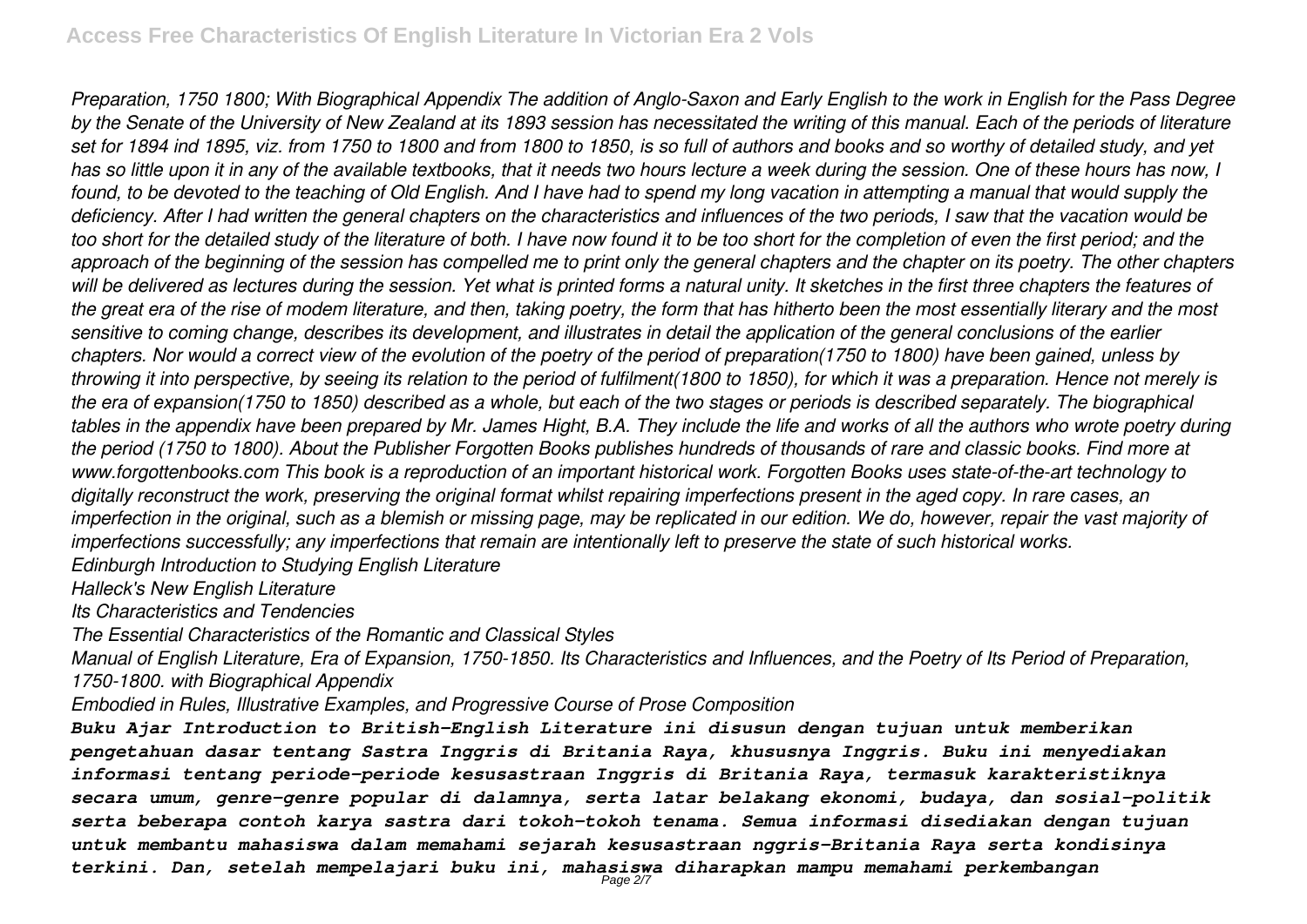*kesusastraan Inggris-Britania Raya sejak permulaan.*

*The affective realm is a critical, but often forgotten, aspect of schooling. The development of character and the formation of appropriate learning environments rely to a large extent on understanding the affective nature of students. Even when the focus is on cognitive achievement, affect has a role to play. Teachers frequently mention a lack of motivation as a primary reason for students not achieving as well as they should or as well as their teachers would like. Despite the importance of affect, educators rarely make an effort to systematically collect and use information about students' affective characteristics to better understand students and to substantially improve the quality of education they receive. This book's purpose is to provide educators with the knowledge and skills they need to design and select instruments that can be used to gather information about students' affective characteristics. Once valid and reliable information has been gathered, it can be used to aid in understanding and to improve educational quality. The second edition features: \* an updated list of affective characteristics (i.e., attitudes, values, interests, self-esteem, self-efficacy, locus of control) \* a dual emphasis on selecting and designing affective assessment instruments \* an emphasis on multi-scale instruments (i.e., a single instrument with multiple affective scales) \* the use of a single small data set to illustrate and foster understanding of key concepts and procedures \* a dual emphasis on data about individual students and groups of students \* a dual focus on the instrumental value of affective data and the inherent value of affective data (i.e., affect is valuable in and of itself)*

*Studying Transcultural Literary History*

*Library of Congress Subject Headings*

*Characteristics of English Poets from Chaucer to Shirley. By William Minto*

*A Study in Eighteenth Century Literature*

*Its Characteristics and Influences, and the Poetry of Its Period of Preparation, 1750-1800, With Biographical Appendix*

#### *The Poetical Treatises of Horace, Vida, and Boileau*

This scarce antiquarian book is a facsimile reprint of the original. Due to its age, it may contain imperfections such as marks, notations, marginalia and flawed pages. Because we believe this work is culturally important, we have made it available as part of our commitment for protecting, preserving, and promoting the world's literature in affordable, high quality, modern editions that are true to the original work.

In our globalised world, literature is less and less confined to national spaces. Europe-centred frameworks for literary studies have become insufficient; academics are increasingly called upon to address matters of cultural difference. In this unique volume, leading scholars discuss the critical and methodical challenges that these developments pose to the writing of literary history. What is the object of literary history? What is the meaning of the term "world literature"? How do we compare different cultural systems of genres? How do we account theoretically for literary transculturation? What are the implications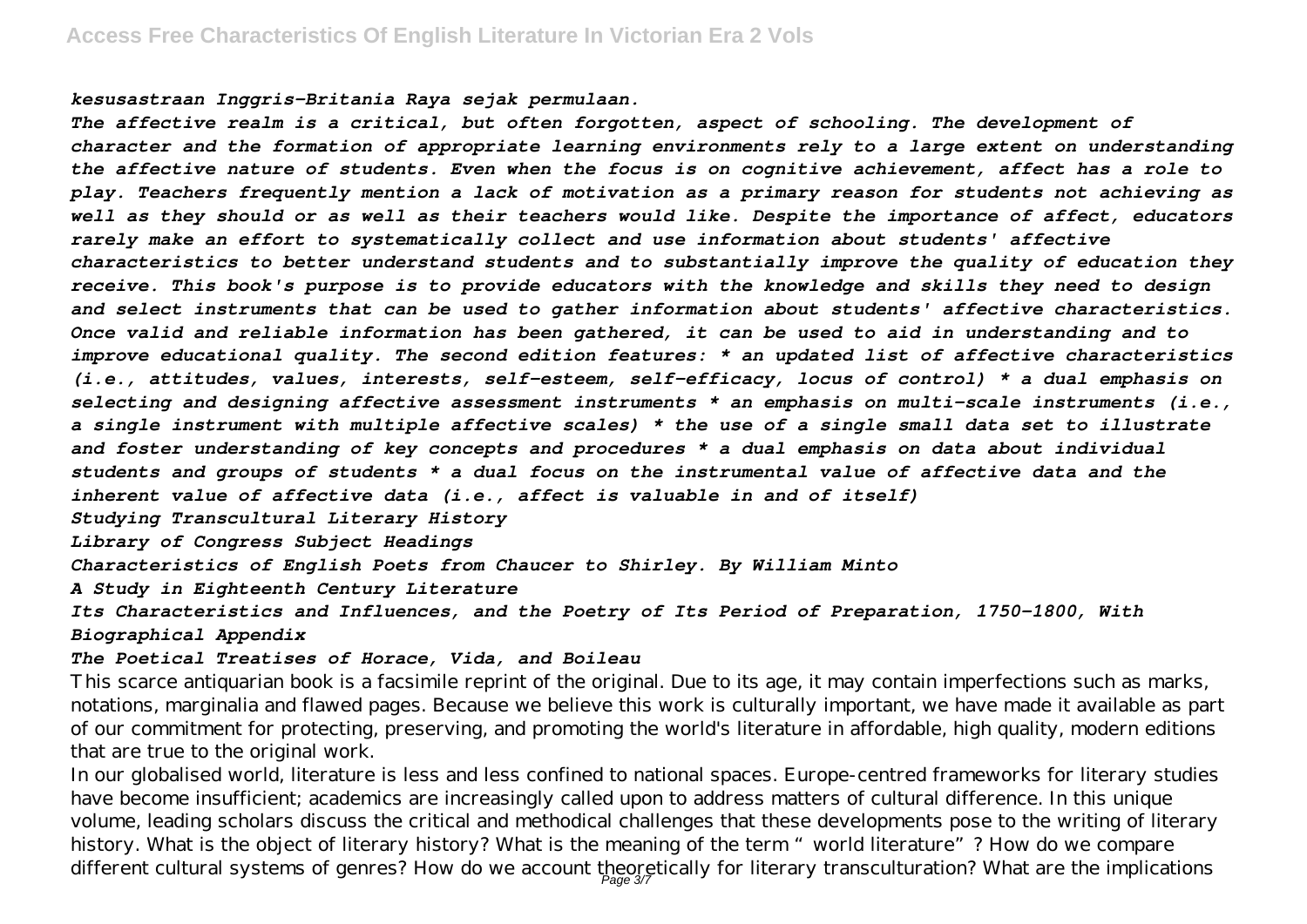of postcolonial studies for the discipline of comparative literature? Ranging in focus from the Persian epic of Majnun Layla and Zulu praise poetry to South Korean novels and Brazilian antropofagismo, the essays offer a concise overview of these and related questions. Their aim is not to reach a consensus on these matters. They show instead what is at stake in the emergent field of global comparatism.

Era of Expansion, 1750 1850; Its Characteristics and Influences, and the Poetry of Its Period of Preparation, 1750 1800; With Biographical Appendix (Classic Reprint)

Lessons in English

Information Relative to the Appointment and Admission of Cadets to the United States Military Academy Britain and Ireland

Characteristics of English Poets from Chaucer to Shirley

### From Chaucer to Shirley (Classic Reprint)

"Halleck's New English Literature" by Reuben Post Halleck. Published by Good Press. Good Press publishes a wide range of titles that encompasses every genre. From well-known classics & literary fiction and non-fiction to forgotten−or yet undiscovered gems−of world literature, we issue the books that need to be read. Each Good Press edition has been meticulously edited and formatted to boost readability for all e-readers and devices. Our goal is to produce eBooks that are user-friendly and accessible to everyone in a high-quality digital format. Excerpt from Characteristics of English Poets: From Chaucer to Shirley Two things are attempted in the following work, which the author believes have not hitherto been systematically accomplished. My chief object has been to bring into as clear light as possible the characteristics of the several poets within the period chosen. And as a secondary object to this, I have endeavoured to trace how far each poet was influenced by his literary predecessors and his contemporaries. This is what I have attempted to do. The reader must not in this volume expect to find the works of our poets treated with reference to their race or their social surroundings. "What sort of a man was he?" not "How was he formed?" is the leading question to which I have endeavoured to supply an answer. In thus deliberately adopting a method that is in one vital respect the opposite of M. Taine's I should be sorry if it were supposed that I am insensible to the value of what M. Taine has done for English literature. It may be, as one of his critics has said, that M. Taine has added little to the popular conception of the Englishman, as expressed in the nickname "John Bull"; but none the less on that account is it a great and valuable work to have shown that the characteristics thus vaguely summed up really pervade the whole of our literature. Justly viewed, indeed, the method pursued in this volume is not so much the opposite as the complement of M. Taine's. His endeavour was to point out what our writers had in common; mine has been to point out what each has by distinction. I might advance, as a justification of my attempt, that a thorough study of the individual is indispensable to that higher study which has for its object the determination of the characteristics of the race. And besides, the most interesting study for mankind will always be the individual man. About the Publisher Forgotten Books publishes hundreds of thousands of rare and classic books. Find more at www.forgottenbooks.com This book is a reproduction of an important historical work. Forgotten Books uses state-of-the-art technology to digitally reconstruct the work, preserving the original format whilst repairing imperfections present in the aged copy. In rare cases, an imperfection in the original, such as a blemish or missing page, may be replicated in our edition. We do, however, repair the vast majority of imperfections successfully; any imperfections that remain are intentionally left to preserve the state of such historical works. Page 4/7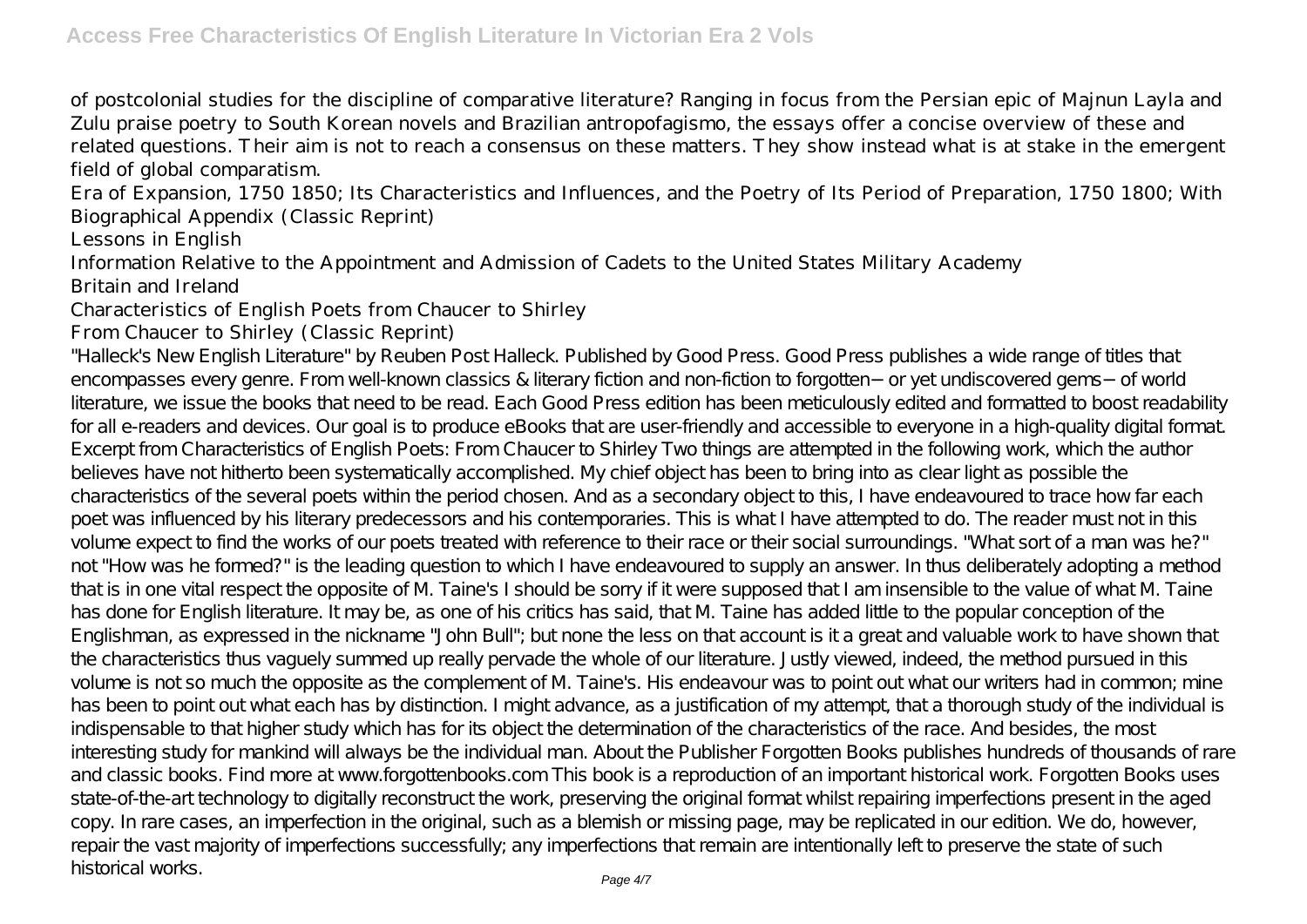The Beginnings of the English Romantic Movement English Traits The Literature of Literature The Encyclopaedia Britannica Contemporary English literature, its sources, characteristics and tendencies : a lecture delivered at the Rudy Institute, Paris, 30 January, 1890

Buku Ajar Introduction to British-English Literature

**This work has been selected by scholars as being culturally important, and is part of the knowledge base of civilization as we know it. This work was reproduced from the original artifact, and remains as true to the original work as possible. Therefore, you will see the original copyright references, library stamps (as most of these works have been housed in our most important libraries around the world), and other notations in the work. This work is in the public domain in the United States of America, and possibly other nations. Within the United States, you may freely copy and distribute this work, as no entity (individual or corporate) has a copyright on the body of the work. As a reproduction of a historical artifact, this work may contain missing or blurred pages, poor pictures, errant marks, etc. Scholars believe, and we concur, that this work is important enough to be preserved, reproduced, and made generally available to the public. We appreciate your support of the preservation process, and thank you for being an important part of keeping this knowledge alive and relevant. What makes English literature English ? This question inspires Stephen Harris's wide-ranging study of Old English literature. From Bede in the eighth century to Geoffrey of Monmouth in the twelfth, Harris explores the intersections of race and literature before the rise of imagined communities. Harris examines possible configurations of communities, illustrating dominant literary metaphors of race from Old English to its nineteenth-century critical reception. Literary voices in the England of Bede understood the limits of community primarily as racial or tribal, in keeping with the perceived divine division of peoples after their languages, and the extension of Christianity to Bede's Germanic neighbours was effected in part through metaphors of family and race. Harris demonstrates how King Alfred adapted Bede in the ninth century; how both exerted an effect on Archbishop Wulfstan in the eleventh; and how Old English poetry speaks to images of race. Race and Ethnicity in Anglo-Saxon Literature Ethica; Or, Characteristics of Men, Manners & Books Characteristics of Literature The Vampire in Nineteenth Century English Literature**

**A History, Critical and Biographical, of British and American Authors, with Specimens of Their Writings**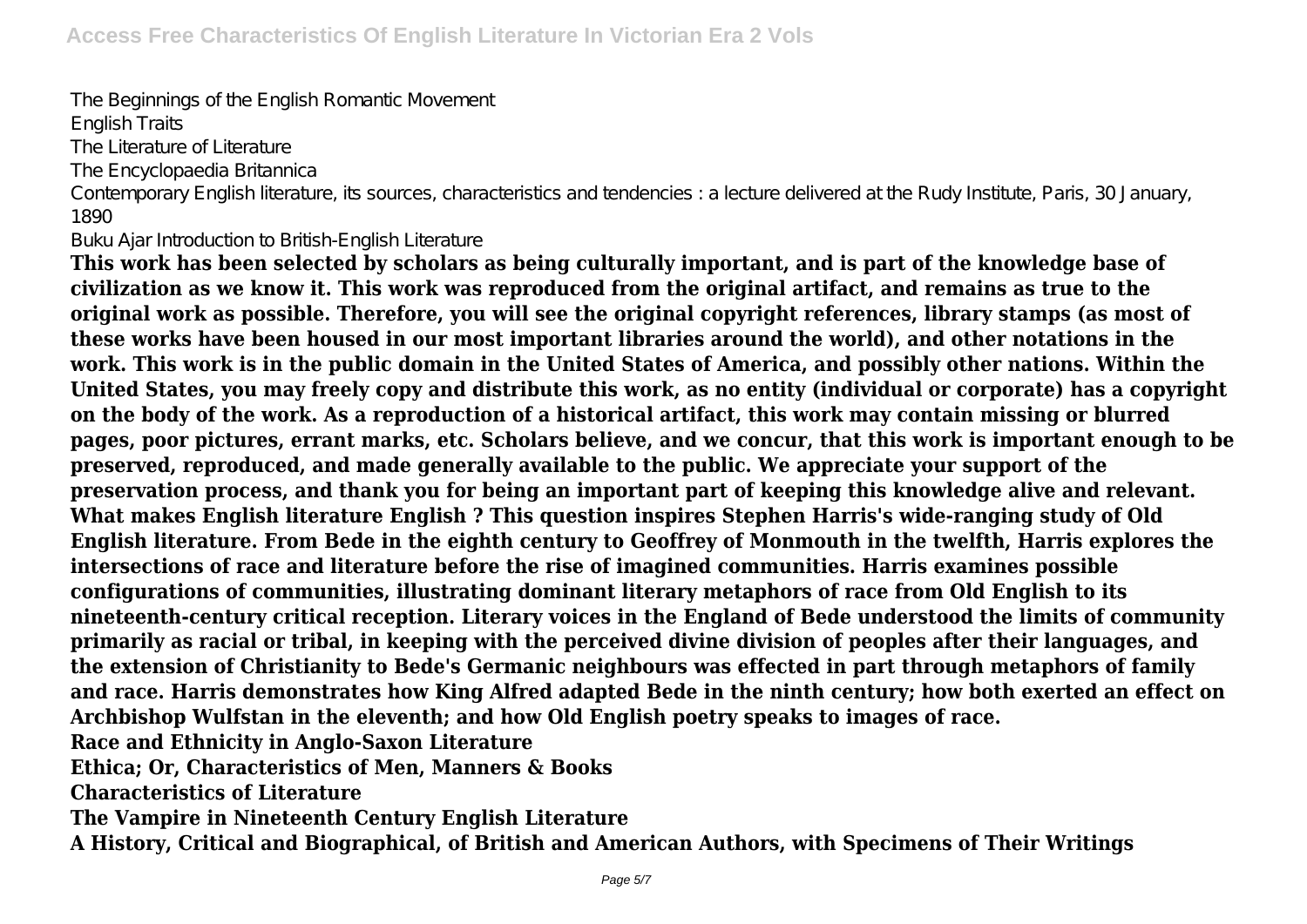# **Manual of English Literature, Era of Expansion, 1750-1850**

*This introduction to the tools required for literary study provides all the skills, background and critical knowledge which students require to approach their study of literature with confidence.*

*No t.-p.*

*Era of Expansion, 1750-1850. Its Characteristics and Influences, and the Poetry of Its Period of Preparation, 1750-1800. with Biographical Appendix*

*A Dictionary Of Arts, Sciences, Literature And General Information (Volume Xx) Ode To Payment Of Members*

*Outlines of Rhetoric*

*Assessing Affective Characteristics in the Schools*

*Manual of English Literature*

*Chambers's Cyclopædia of English Literature*

*The book has a wide coverage and studies all the famous writers of English literature in the field of poetry, fiction, essay etc. The writers covered, among others, include Geoffrey Chaucer, William Shakespeare, Samuel John Milton, John Dryden, Alexander Pope, Samuel Johnson, William Wordsworth and Alfred Tennyson. A special feature of the book is that studies writers and their contributions not in isolation but in the context of surroundings and various elements of civilisation of the age of the writer. Thus it suggests a vital relationship between English literature and English life. The book is written in a simple and lucid style. It will be found of great interest by the students of English Literature, researchers and the general readers.*

*The Study Deals With All Aspects Of History Of English Literature In A Comprehensive Manner. It Covers The Entire Period Of English Literature From Chaucer Down To The Modern Age. Every Age Has Been Portrayed In A Simple Manner So As To Fulfil The Requirements Of The Students Of Various Indian Universities Covering The Entire Field Of English Literature. The Study Also Provides A Clear Picture About The Life And Works Of All Great Literary Figures Such As Chaucer, Shakespeare, Milton, Dryden, Pope, Johnson, Wordsworth, Tennyson, Thomas Hardy And Others. More Attention Has Been Focused On The Important Aspects Of The History Of English Literature And All Superfluity Has Been Avoided. The Book Is A Boon For All Those Who Are Interested In The Study Of The Subject, As It Makes A Rapid Survey Of The Whole Field Without Going Into Unnecessary Details.*

*Era of Expansion, 1750-1850. Its Characteristics and Influences, and the Poetry of Its Period of*